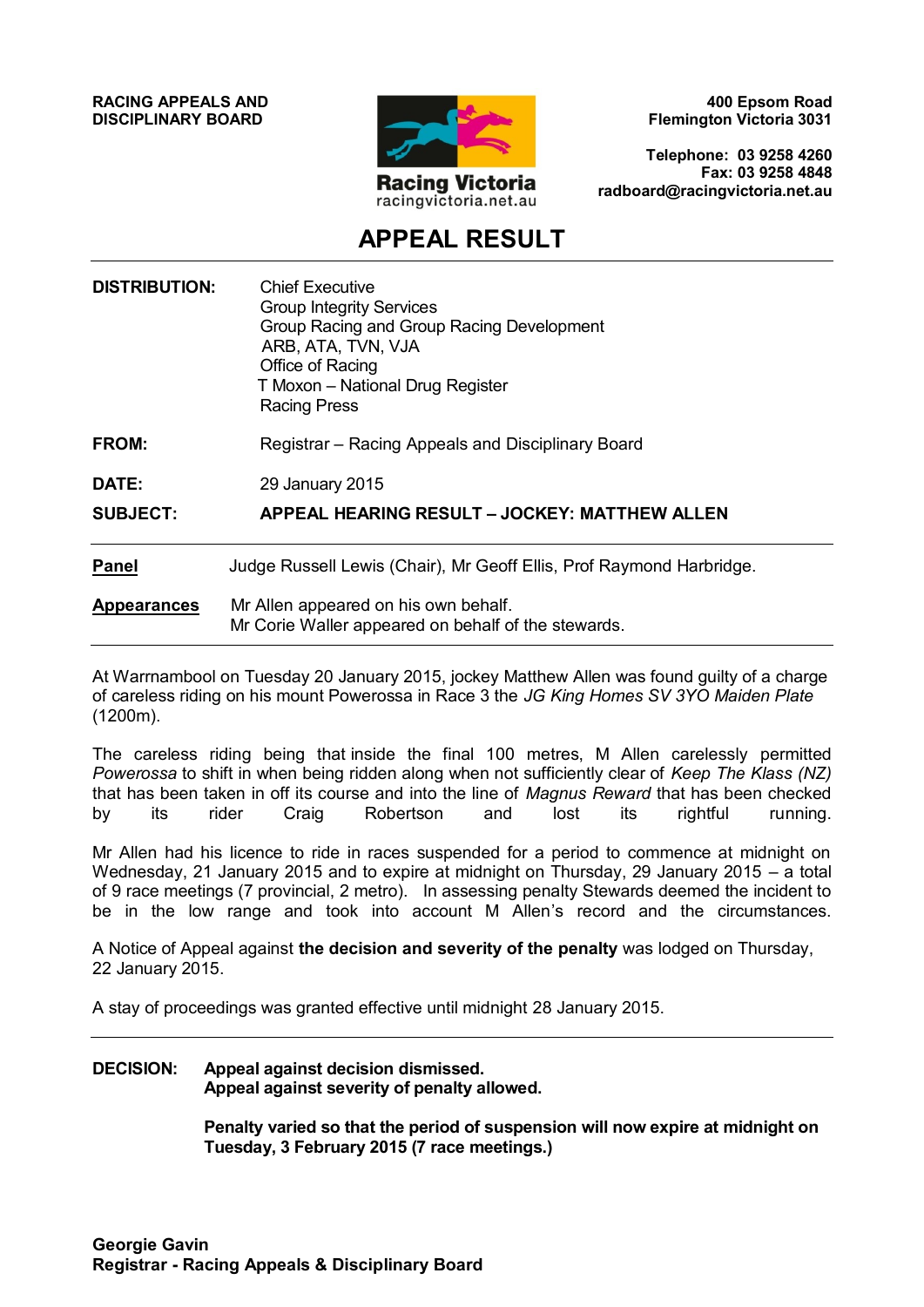# **TRANSCRIPT OF PROCEEDINGS**

### **RACING APPEALS AND DISCIPLINARY BOARD**

 $\mathcal{L}_\text{max}$  , and the contribution of the contribution of the contribution of the contribution of the contribution of the contribution of the contribution of the contribution of the contribution of the contribution of t

#### **HIS HONOUR JUDGE R.P.L. LEWIS, Chairman MR G. ELLIS PROF R. HARBRIDGE**

#### **EXTRACT OF PROCEEDINGS**

#### **DECISION**

### **IN THE MATTER OF THE JG KING HOMES SV THREE-YEAR-OLD FILLIES MAIDEN PLATE OVER 1200 METRES AT WARRNAMBOOL ON 20/1/15**

#### **JOCKEY: MATTHEW ALLEN**

#### **MELBOURNE**

#### **THURSDAY, 29 JANUARY 2015**

MR C. WALLER appeared on behalf of the RVL Stewards

MR M. ALLEN appeared on his own behalf